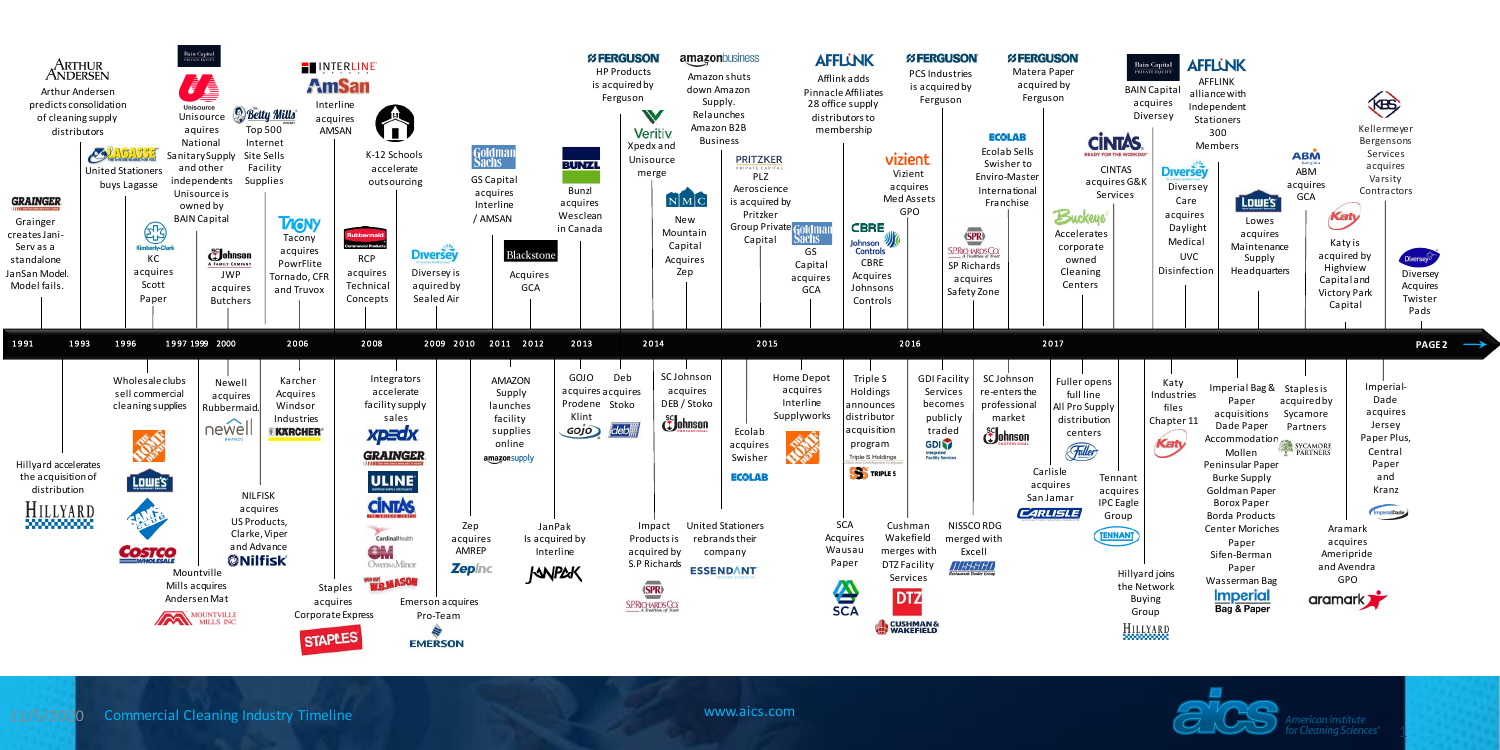

Cleaning Sciences®





**CBETGO**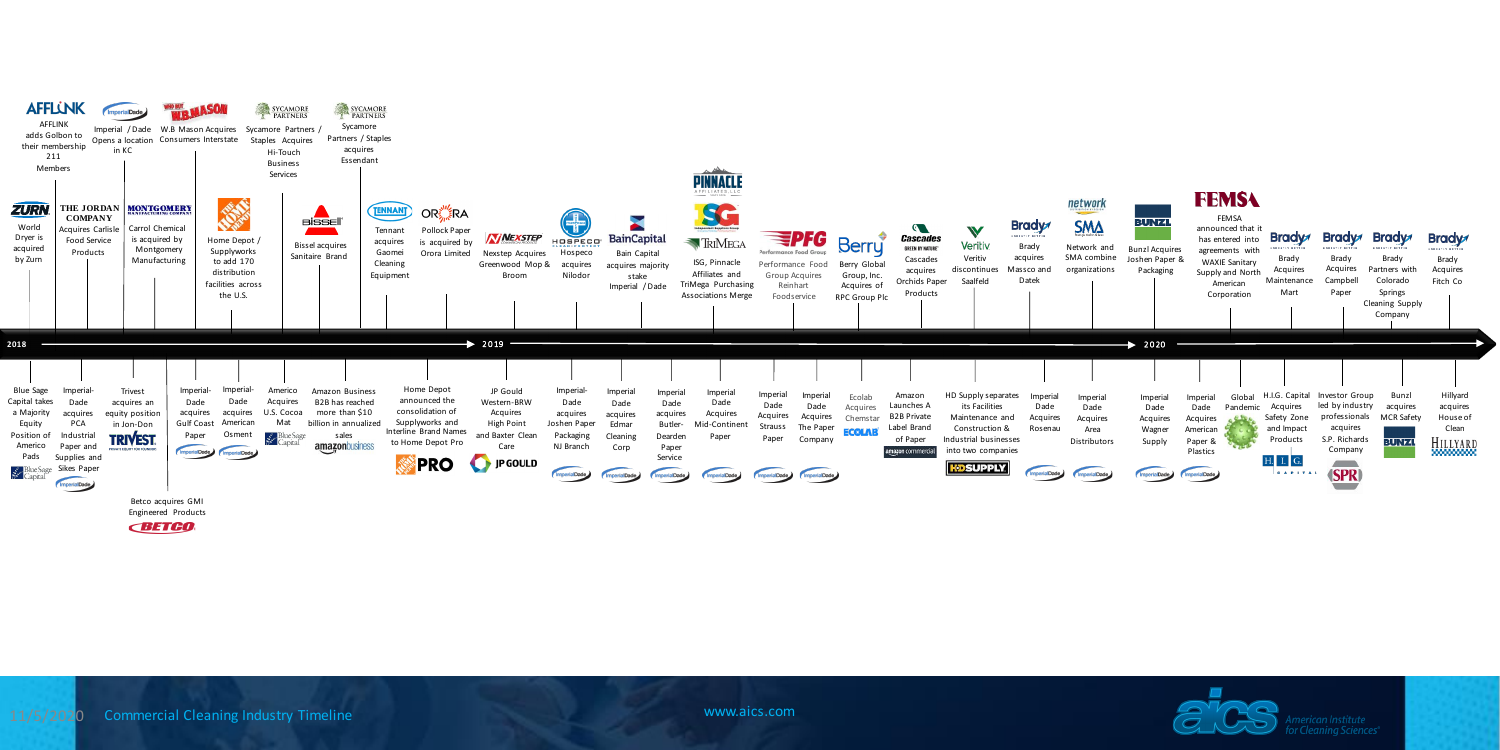



| Clayton, Dubilier &<br>Rice acquires HD<br>Supply Construction<br>Business Unit.<br>HD Retains<br>FM Division |                                                                      | <b>KDSUPPLY PIFS</b><br>Individual Food<br>Service<br>Acquires<br>Central Supply<br>and Cole Supply |                      |                    |
|---------------------------------------------------------------------------------------------------------------|----------------------------------------------------------------------|-----------------------------------------------------------------------------------------------------|----------------------|--------------------|
| 2020                                                                                                          |                                                                      |                                                                                                     | $\rightarrow$ 2021 - | $\rightarrow$ 2022 |
| Imperial-<br>Dade<br>acquires<br>P&R Paper<br>Supply                                                          | Brady<br>Acquires<br>Mission<br>Janitorial &<br>Abrasive<br>Supplies | The Carlyle<br>Group<br>acquires<br>Victory<br>Innovations                                          |                      |                    |